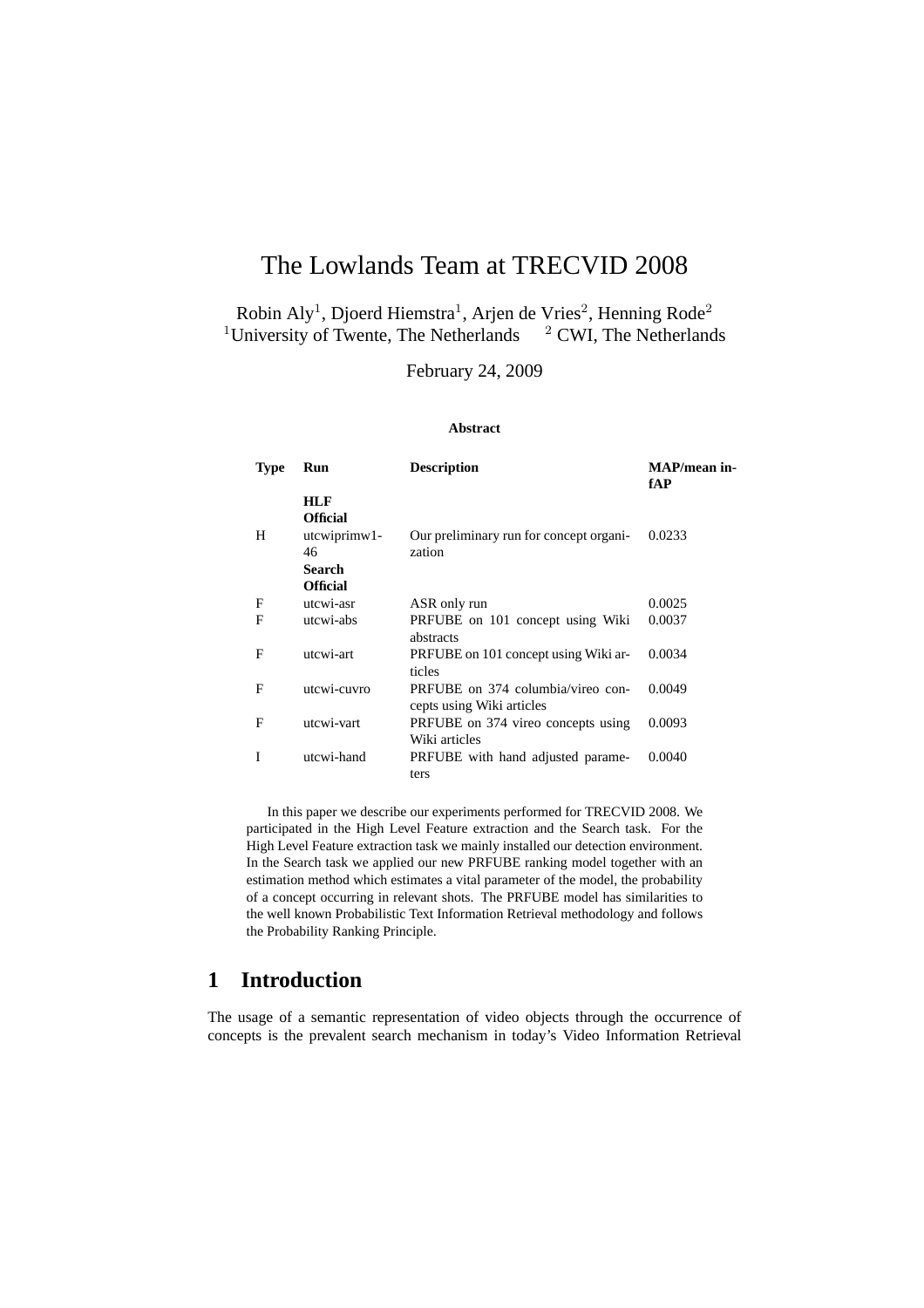(IR) search engines. Most current research aims at the creation of detectors for these concepts from low level features such as color histograms. Examples for these concepts are *Outdoor* or *Tennis*. The following search has to combine the output of the concepts in some way. We participated this year in the High Level Feature (HLF) or semantic concept extraction and the Search task.

For the extraction of concepts we followed the method from Diou et al. [4]. We trained a support vector machine (SVM) classifier from the manual positive and negative annotations. Our main interests were how to use the results of the noisy and sometimes faulty detectors.

Concepts either occur or are absent in video shots. In this way they are similar to the occurrence of words in Probabilistic Text IR, see [10]. In this paper we model the probability of the occurrence of a concept in relevant shots similar to the probability of a word occurring in relevant documents, which has been used for decades in Text IR. However, as the occurrence of a concept in a shot is not observable with certainty by a computer, we incorporate the probabilistic output of the predictions of the HLF extraction task.

This paper is structured as follows: In Section 2 we describe our work for the HLF extraction task and its evaluation. Section 3 describes the text only based search run and runs based on our novel search method. The conclusions in Section 4 and acknowledgments end this paper only followed by an appendix.

### **2 High Level Features Extraction Task**

This year was the first time we participated in the High-level Feature Extraction task. We used a vector of 120 Weibull features as low level features which we extracted from the frame in the middle of the shot. The key frames had a resolution of  $320x240$  pixels. The Extraction of the low level features is described in Diou et. al [4] which is using work from [11]. Furthermore, we use the Support Vector Machines (SVM) software package LIBSVM [3] with a C-Support Vector Classifier and a radial kernel function to detect the occurrence of concepts. For training we used the manual annotations from the collaborative annotation effort on this year's development corpus lead by Ayache and Quenot, see [2]. We propose following notation for the generated probability of the occurrence of a concept C given the extracted feature vector  $\vec{F}$  and a SVM model  $\theta_C$ :  $P(C|\vec{F}, \theta_C)$ . However, as we only used one model per concept we use here the shorter notation  $P(C|\vec{F})$ . The LIBSVM package estimates this probability according to Platt [8].

### **2.1 Model Optimization**

We optimized the weights of the positive and negative class in the range of  $[1..100]$  with steps of 10. The other parameters of the SVM were left to their default:  $C = 1$  and  $\gamma =$ .<br>1  $\frac{1}{|\text{Shots}|}$ . Instead of optimizing for classification accuracy we performed a three-fold cross-validation with the Mean Average Precision (MAP) as an optimization criterion. This way, models which rank shots with concept occurrences higher than others models were also preferred, even if none of the shots was classified to contain the concept, i.e.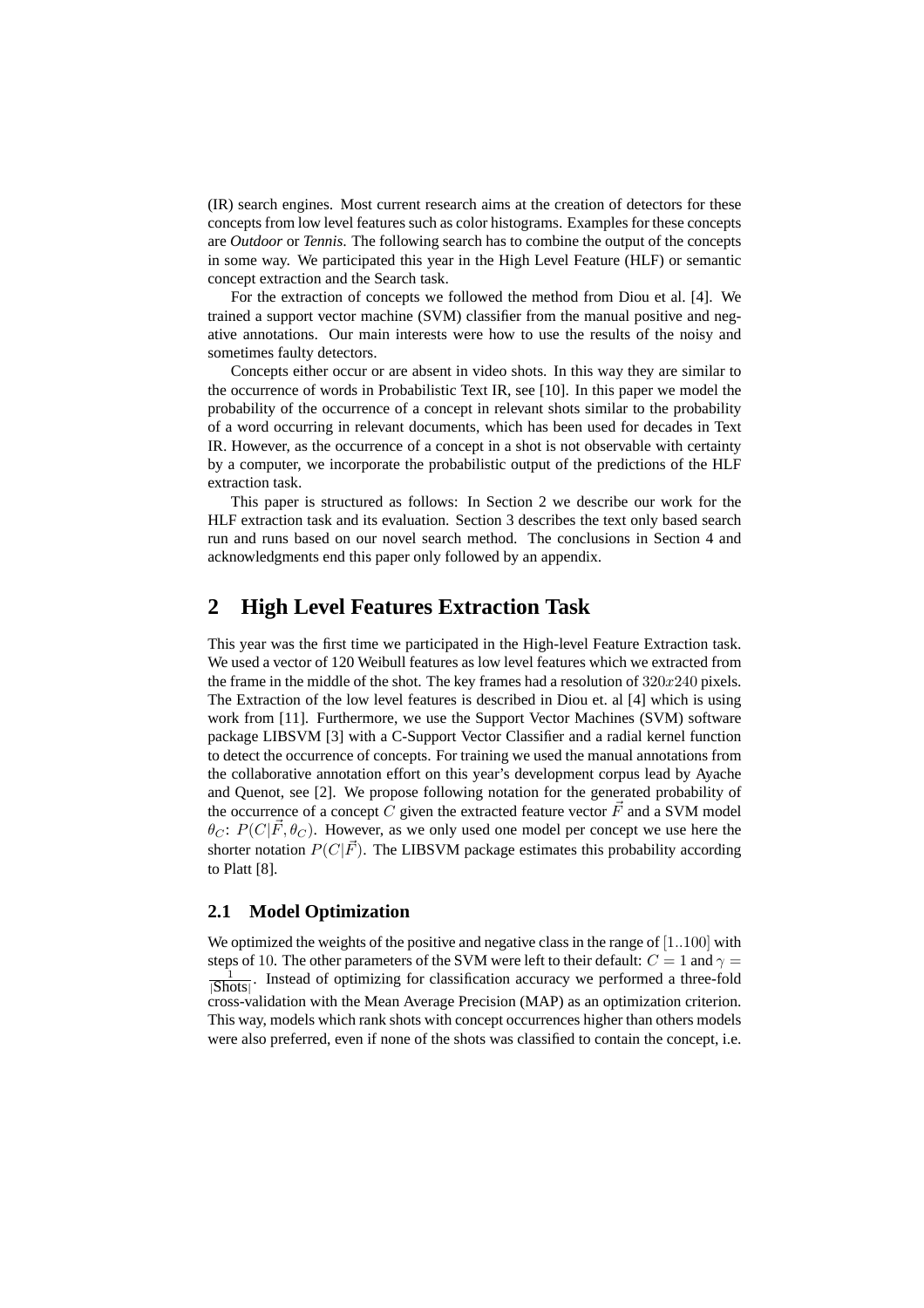| Concept                  | Pos. Occ. | infAP  | $>$ Median |
|--------------------------|-----------|--------|------------|
| classroom                | 142       | 0.0090 |            |
| bridge                   | 78        | 0.0019 |            |
| emergency_vehicle        | 32        | 0.0006 |            |
| dog                      | 48        | 0.0029 |            |
| kitchen                  | 152       | 0.0142 | *          |
| airplane_flying          | 56        | 0.0282 | $\ast$     |
| two <sub>-</sub> people  | 2698      | 0.0492 | ∗          |
| bus                      | 45        | 0.0037 | *          |
| driver                   | 197       | 0.0373 |            |
| cityscape                | 199       | 0.0320 |            |
| harbor                   | 140       | 0.0035 |            |
| telephone                | 129       | 0.0070 |            |
| street                   | 741       | 0.0469 |            |
| demonstration_or_protest | 100       | 0.0047 |            |
| hand                     | 1043      | 0.0423 |            |
| mountain                 | 141       | 0.0233 |            |
| nighttime                | 283       | 0.0575 |            |
| boat_ship                | 326       | 0.0569 |            |
| flower                   | 164       | 0.0364 |            |
| singing                  | 222       | 0.0087 |            |
| <b>MAP</b>               |           | 0.0233 |            |

Table 1: TV 2008 Concept Detections 'UTCWIPrimW1-46'

 $P(C|\vec{F}) > 0.5$ . For the cross-validation we randomly split the development collection in even parts with the same amount positive examples.

#### **2.2 Performed Runs**

We only created one run "utcwiprimw1-46". Unfortunately, due to a bug in our submission software, the feature identifiers were set incorrectly and our results could not be evaluated by NIST. Here, we present the corrected version of the run. Table 1 shows the inferred average precisions (infAP)of the detected concepts of our run. The mean infAP is 0.023. Out of 20 concepts we achieved in four concepts a better performance than the median among all evaluated systems. However, in general our results show that our extraction method still needs improvement.

To get an impression of the performance of our extraction method in other video domains and concept vocabularies we also trained two other set of models: 1) for the 36 official concepts from TRECVID 2007 and 2) for the 101 concepts of the MediaMill Challenge Set [9] based on annotations of the TRECVID 2005 development set. Table 2 shows the summary of the results on the mentioned data sets. The run on the TRECVID 2007 data showed similar performance to this year's official run. However, when evaluating the 101 concepts of MediaMill with the test subset of the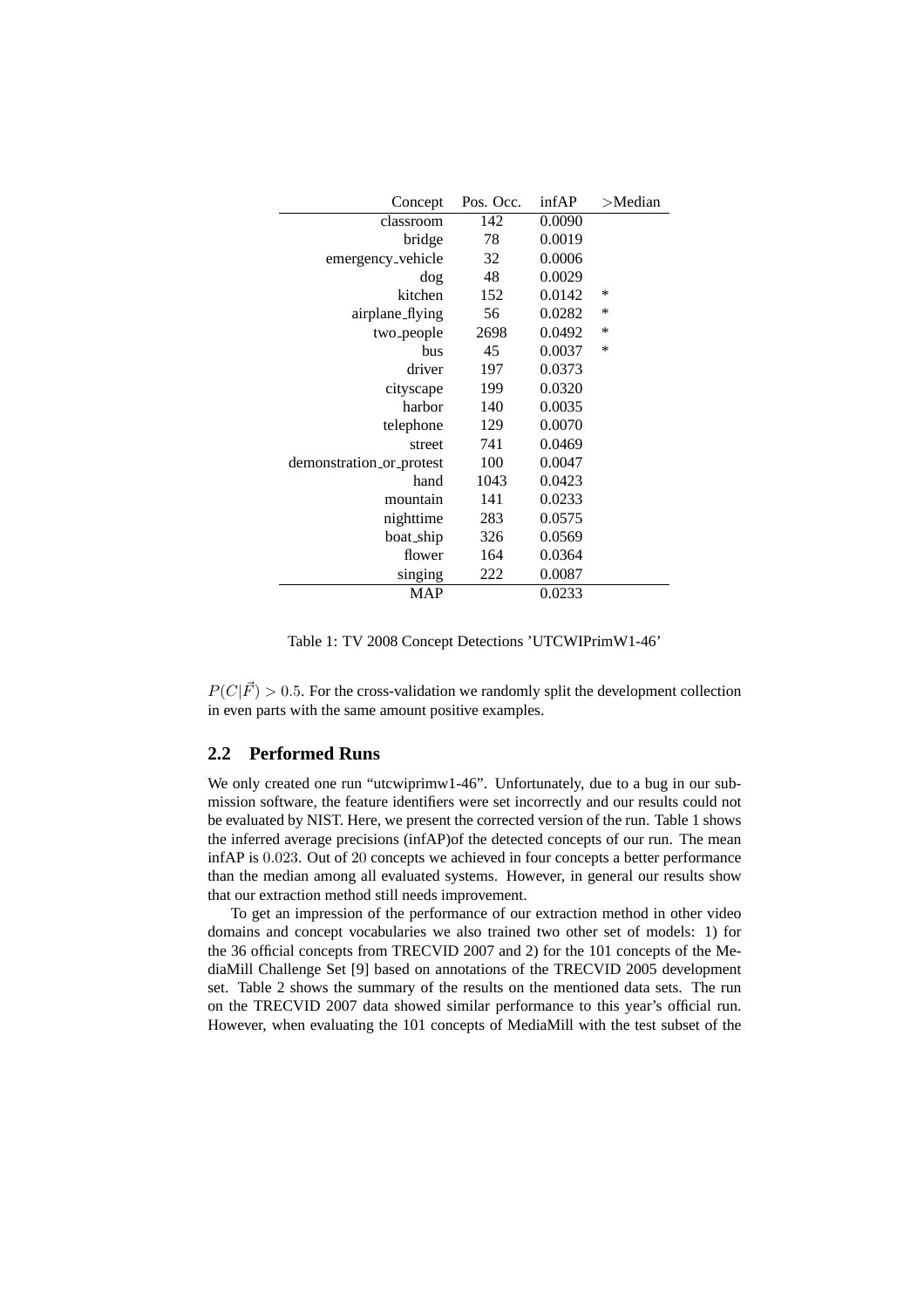| Concept Vocabulary | $N^{\circ}$ Concepts | infAP  |
|--------------------|----------------------|--------|
| TRECVID 2007       | -36                  | 0.0289 |
| MediaMill          | -101                 | 0.1990 |

Table 2: Summary of other runs

development set we get positive results. With a mean infAP of 0.1990 we are close the performance to the visual only extraction results from MediaMill (0.210 mean infAP). At the moment, the reason for this big performance difference is unclear to us. We plan to investigate this in the future. An overview of the single concepts is provided in the Appendix.

# **3 Search Task**

In this section, we describe two distinct retrieval procedures. First, we describe the run only based on the Automatic Speech Recognition (ASR) output in Section 3.1. Second, we elaborate on our framework for binary unobservable events (PRFUBE) [1], which is described in Section 3.2. The following Section 3.3 describes the estimation for the probability of a concept occurring in a shot, which is an important parameter to the aforementioned retrieval model.

#### **3.1 Automatic Speech Recognition based Search**

For the text based run, we concatenated the one-best output of the speaker segments provided by Huijbregts et. al. [6]. If a shot lasted from  $t_1$  until  $t_2$  we included all speaker segments with  $[t_{s1}, t_{s2}] \cap [t_1, t_2] \neq \emptyset$  where  $[t_{s1}, t_{s2}]$  is the interval of the speaker segment. On average 2.6 speaker segments overlapped with a shot. Furthermore, we used the general purpose Text IR system PF/Tijah [5]. We only performed basic preprocessing on the text, removing all silence markers  $[s]$  and used a standard snowball stemmer. The retrieval system PF/Tijah had the advantage that all queries could be executed from the provided topic XML file without any further modification in one execution.

#### **3.2 PRFUBE**

Our novel ranking framework PRFUBE is comparable to the Binary Independence Model in Probabilistic Text IR, see [10]. It estimates the probability of relevance, given a shot description of concept occurrences compared to a binary description of word occurrences in documents. However, due to the fact that the occurrences of the concepts are not observable by the computer, the ranking formula differs from standard text retrieval formulas. Note, we use an updated notation in comparison to Aly et al. [1].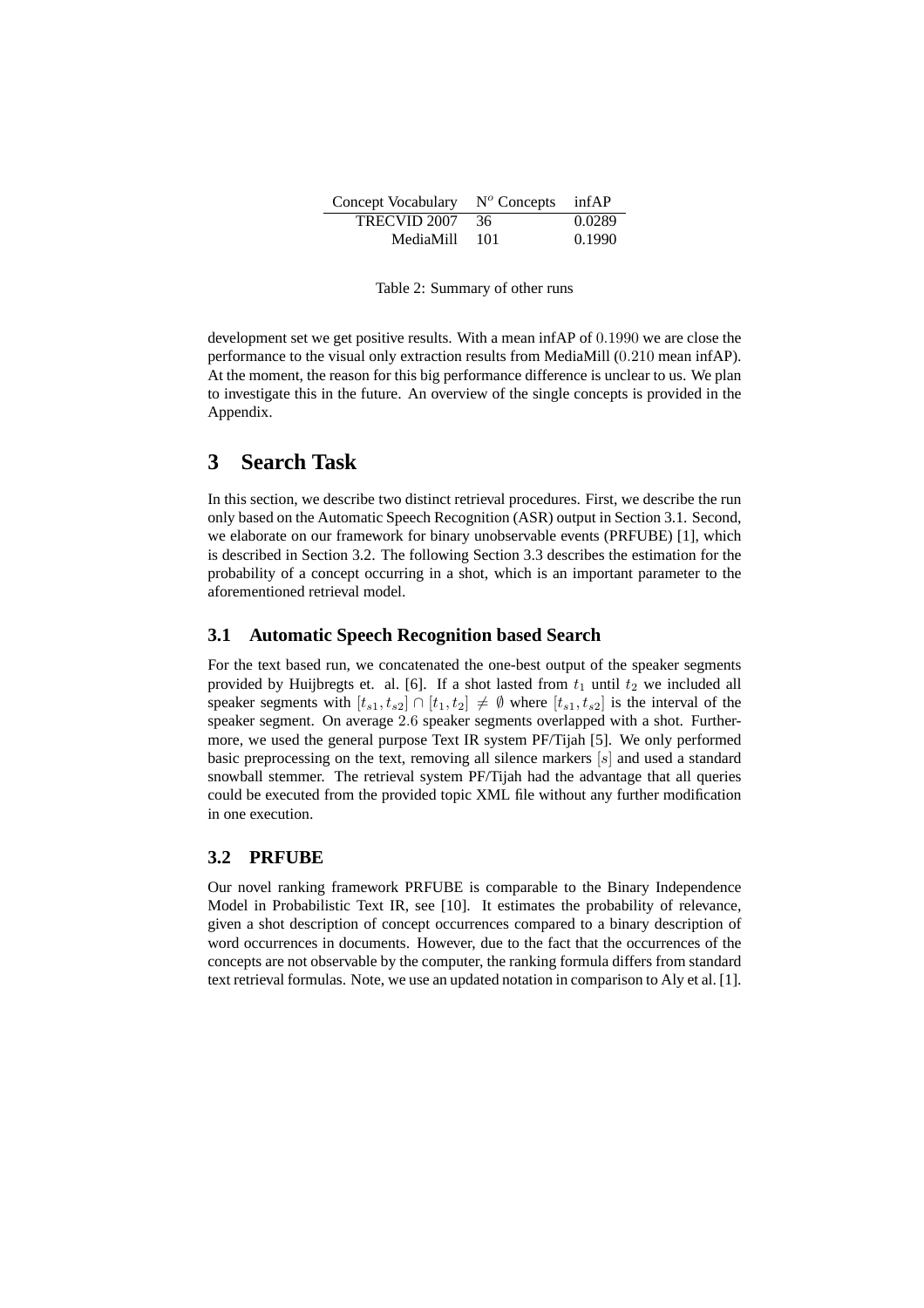$$
P(R|S) \simeq P(R|\vec{F}) \propto \prod_{i=1}^{n} \left[ \underbrace{\frac{P(C_i|R)}{P(C_i)}P(C_i|\vec{F})}_{C_i \text{ occurs in shot}} + \underbrace{\frac{P(\bar{C}_i|R)}{P(\bar{C}_i)}P(\bar{C}_i|\vec{F})}_{C_i \text{ is absent in shot}} \right] \tag{1}
$$

Here, the ranking score is computed as follows: For each shot  $S$ , we observe a feature vector  $\vec{F}$ . The unobserved occurrences of n concepts are then used to calculate the probability of relevance given the detector output by marginalizing over their occurrences or absences. The probability  $P(C_i|\vec{F})$  denotes the probability that concept  $C_i$  occurs in a shot given  $\vec{F}$  (and  $\theta_C$ ). The value of this probability is generated by the SVM model using  $\vec{F}$  as an input. The probability that a concept  $C_i$  occurs in relevant shots  $P(C_i|R)$  is comparable to the probability of a word occurring in relevant text documents  $P(w|R)$ , which has been used in Probabilistic Text IR since decades. For the execution of the formula we need to estimate the probability  $P(C_i|R)$  for each of the  $n$  concepts. An estimation method is provided in the following section. The probabilities at the right side of the summation (marked as " $C_i$  is absent") can be derived from the values of the left side (marked as " $C_i$  occurs") by subtracting the value from 1 (i.e.  $P(\overline{C}_i|R) = 1 - P(C_i|R)$ ). The part of the formula marked with " $C_i$  occurs" is equivalent to the Entropy based ranking formula proposed by Zheng et al. in [12]. However, their formula does not consider the case that a concept might be absent in relevant shots, which has been proofed vital for the performance of the search [1].

#### **3.3 Query To Concept**

In this section we describe a way to estimate the probability that a concept occurs in relevant shots  $P(C|R)$  which is an essential parameter for the PRFUBE ranking model. The method uses existing training data which is annotated with concept occurrences to build a corpus of text representations of the annotated shots (here we used the LSCOM and MediaMill vocabulary from TRECVID 2005). The text representation for a shot is created by concatenating concept descriptions of the concepts which occur in this shot and the output of ASR. Ideally, a concept description meets two criteria: 1) it is precise (unambiguous) and 2) exhaustive, so that all words that a user could use to express his/her information need will be properly represented. We experimented with two different kinds of concept descriptions. Both descriptions contained the concept name and definition created as instructions for human annotators. Afterwards, we appended either 1) the Wikipedia Article discussing the concept or 2) the first 10 abstracts of Wikipedia articles returned by a search of the concept definition on the whole Wikipedia corpus. Wikipedia articles are known to contain a lot of noise while the abstracts are expected to be more precise but however might generate lower recall. The result of this procedure is a corpus of text documents which are subsequently indexed by any mature Text IR system.

At query time, the search engine first executes the textual query on the artificial text corpus. The result is a ranking of shots where each shot  $s$  of the development corpus has a score  $score(s)$  attached. If there are r relevant documents in the development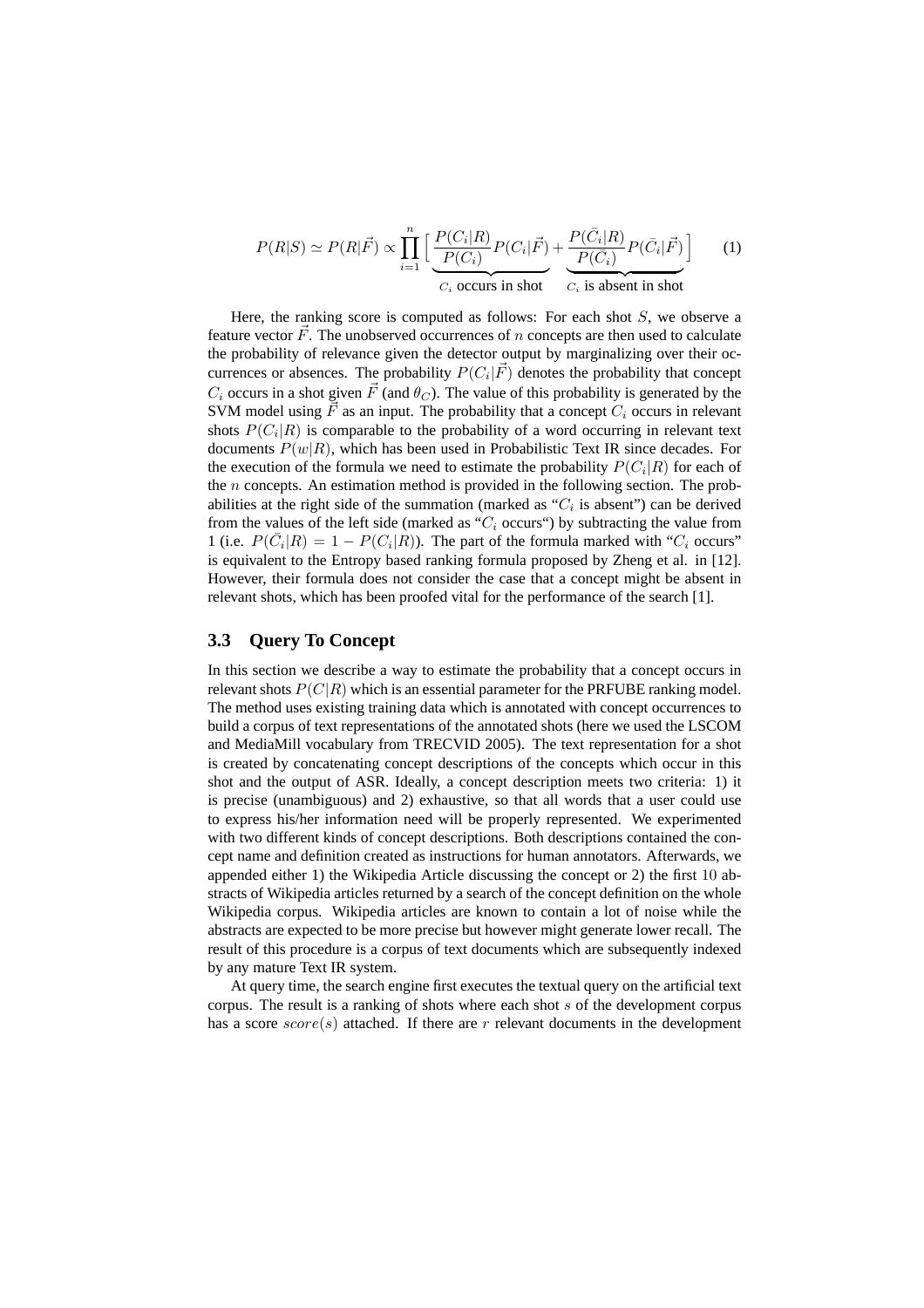corpus and knowing about the occurrences of the concepts annotation, the probability of a concept occurring given relevance is defined as:

$$
P(C|R) = \frac{|C \cap R|}{|R|} = \frac{\sum_{i=1, s_i \in C}^{r} 1}{\sum_{i=1}^{r} 1}
$$
 (2)

Therefore, if the search engine gives reasonably good results we can assume a constant number of  $r$  relevant documents and calculate the estimate for the probability by the above formula. However, with a bigger  $r$  more and more irrelevant shots will be used in the estimation with equal influence as the shots from the top of the ranking which are more likely to be relevant. Therefore, we also investigate a method which takes the score of each shot into account:

$$
P(C|R) = \frac{\sum_{i=1, s_i \in C} score(s_i)}{\sum_{i=1}^{r} score(s_i)}
$$
(3)

The resulting estimation is in both variants properly normalized and can be used in the above described PRFUBE ranking model.

To see in how far a human is able to estimate the parameter  $P(C|R)$  we let a user, who was slightly familiar with the data, make estimations for  $P(C|R)$  for concepts for each official TRECVID 2008 query. Due to labor intensity we ranked the shots first by descending  $P(C|R)$  calculated by using Equation 3 and asked the user only to judge the top 20 concepts. For each concept and query the user had to specify a value on a 6 point scale: one option for "ignore this concept" and one for following values of  $P(C|R)$  0%, 25%, 50%, 75%, 100%. An answer of x percent can be interpreted as follows: the "The concept occurs in  $x\%$  of all relevant documents". We limited the choice to this scale because we believe that a user will not be able to judge a finer grained scale more objective.

#### **3.4 Submitted Runs**

Table 3 shows the results of our official runs. The first run is the ASR run which performed the worst. In all other runs we varied two dimensions as input into our PRFUBE ranking model. First, the concept and detector set which was used to produce the probabilities  $P(C|\vec{F})$  and second the source of descriptions used for producing the artificial text corpus. As a concept detector set we used our models created by the methods described in Section 2 and the detector set from the joint work of Columbia University and Hong Kong University (VIREO) [7]. The text corpus was created from the MediaMill annotations on the development set of TRECVID 2005. For detectors from Columbia University and VIREO [7], which are based on the (constrained) LSCOM dictionary, we still used the MediaMill concepts for creating the textual shot representations and estimated the parameters of the LSCOM concepts based on the text run results of this corpus. This was done because experiments with the text corpus based on the LSCOM annotations produced worse results (possibly due to lower annotation coherence). We always used  $n = 5$  concepts, which showed good results in the past.

As can be seen from the table all systems perform worse than MAP 0.01. We doubt these numbers are reasonably comparable. Mentionable is that the VIREO detectors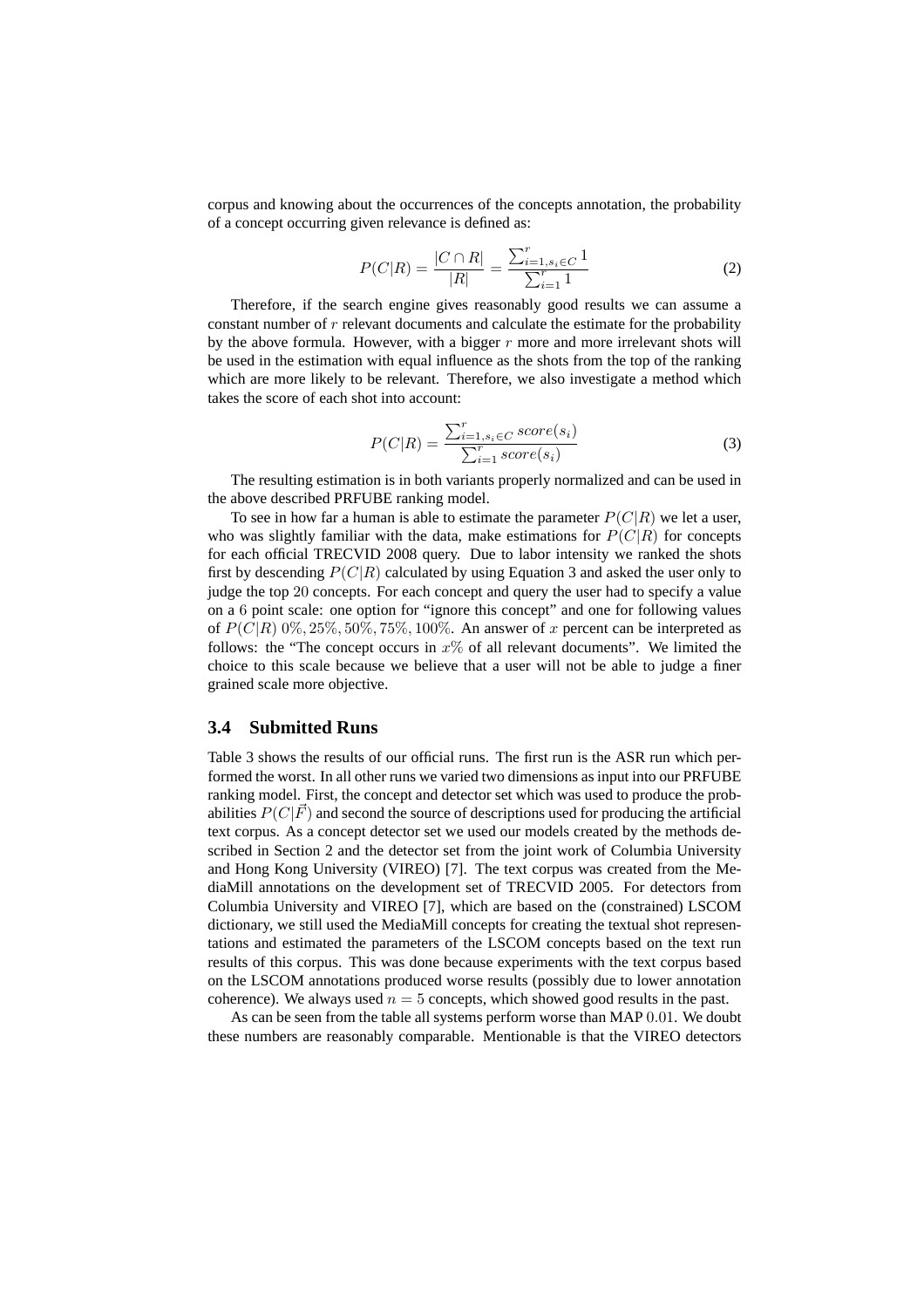| Name        | Type | Concept Set     | Desc. Kind     | <b>MAP</b> | $>$ Median |
|-------------|------|-----------------|----------------|------------|------------|
| utcwi-asr   | F    |                 |                | 0.0025     |            |
| utcwi-abs   | F    | <b>MM101</b>    | Wiki Abstracts | 0.0037     |            |
| utcwi-art   | F    | <b>MM101</b>    | Wiki Articles  | 0.0034     |            |
| utcwi-cuvro | F    | <b>CU/VIREO</b> | Wiki Articles  | 0.0049     | 4          |
| utcwi-vart  | F    | VIREO           | Wiki Articles  | 0.0093     |            |
| utcwi-hand  |      | TV07/08/MM101   |                | 0.0040     |            |

Table 3: Search Results TV 2008 Data / Type: F=Full automatic, I=Interactive / Concept Set: MM101=101 Concepts from MediaMill trained on TRECVID 2005, CU/VIREO, see [7], TV07=Official Concepts from TRECVID 2007, TV08=Official Concepts from TRECVID 2008 / Desc.: Type of description

alone with Wikipedia Articles for the estimation of the parameter  $P(C|R)$  performed twice as good as all other runs. Both runs 'utcwi-cuvro' and 'utcwi-vart' answered four and seven respectively queries above the median. The run, where a human set the parameters  $P(C|R)$  by hand, 'utcwi-hand', did not improve the performance either. However, our research questions about which concept set are helpful and what kind of concept descriptions were beneficial were not answerable.

Nevertheless, we assessed the described concept selection method, together with the according estimates. Table 6 in the Appendix shows the first five concepts selected for each query using Wikipedia Articles to build an estimation corpus. For space reasons only the queries which had to be answered by all search tasks are shown.

# **4 Conclusion**

This year we participated in the HLF extraction task for the first time. The results of our detectors for both datasets from Sound and Vision (TRECVID 2007 and 2008) were around 2.00 mean infAP which we plan to improve in the future. However, for the TRECVID 2005 data our detectors showed a similar performance to the detector set from MediaMill detector set trained on visual features only which is a positive result.

Our search results were all beneath 0.01 MAP, which did not allow us to make further interpretations. We belief that the reason is the quality of the concept detectors which does not allow the search system to work properly. An informal assessment of the concept selection output shows that the estimations are plausible.

For next year, we plan to further intensify our efforts to build concept detectors . Furthermore, we will explore if we can more formally identify reason of the poor search performance.

# **5 Acknowledgments**

We want to specially thank Christos Diou and his colleagues from CERTH-ITI for providing the software to extract the Weibull features from the key frame image. Also,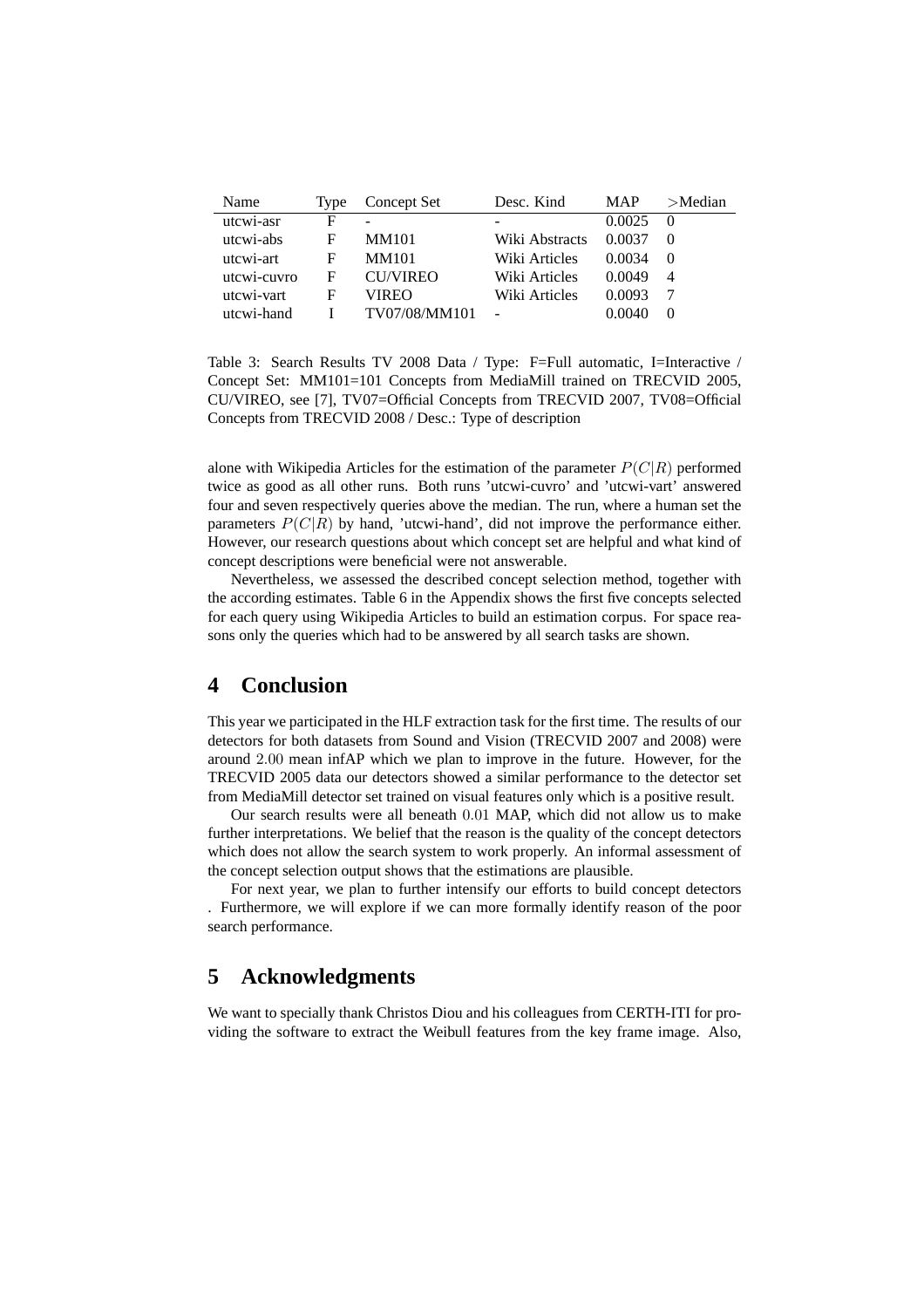special thanks go to the Speech Group of our University who provided the ASR output. Furthermore, we would like to thank Stephane Ayache and Georges Quenot for coordinating the collaborative annotation effort. And last but not least, thanks to the teams from Columbia and Hong Kong University for providing their prediction output.

### **References**

- [1] Robin Aly, Djoerd Hiemstra, Arjen de Vries, and Franciska de Jong. A probabilistic ranking framework using unobservable binary events for video search. In *CIVR '08: Proceedings of the 2008 international conference on Content-based image and video retrieval*, pages 349–358, New York, NY, USA, 2008. ACM.
- [2] Stéphane Ayache and Georges Quénot. Video corpus annotation using active learning. In *30h European Conference on Information Retrieval (ECIR'08)*, pages 187–198, March 30 2008.
- [3] Chih-Chung Chang and Chih-Jen Lin. *LIBSVM: a library for support vector machines*, 2001. Software available at http://www.csie.ntu.edu.tw/ cjlin/libsvm.
- [4] C. Diou, P. Panagiotopoulos, C. Papachristou, A. Delopoulos, M. Palomino, Y. Xu, and M. Oakes. Implementation of state of the art in cross-media indexing. Technical report, 2008.
- [5] Djoerd Hiemstra, Henning Rode, Thomas van Os, Roel, and Jan Flokstra. Pftijah: text search in an xml database system. In *Proceedings of the 2nd International Workshop on Open Source Information Retrieval (OSIR), Seattle, WA, USA*, pages 12–17. Ecole Nationale Supérieure des Mines de Saint-Etienne, 2006.
- [6] Marijn Huijbregts, Roeland Ordelman, and Franciska de Jong. Annotation of heterogeneous multimedia content using automatic speech recognition. In *Proceedings of the second international conference on Semantics And digital Media Technologies (SAMT)*, Lecture Notes in Computer Science, Berlin, December 2007. Springer Verlag.
- [7] Yu-Gang Jiang, Akira Yanagawa, Shih-Fu Chang, and Chong-Wah Ngo. Cuvireo374: Fusing columbia374 and vireo374 for large scale semantic concept detection. ADVENT Technical Report #223-2008-1, Columbia University, 2008.
- [8] J. Platt. *Advances in Large Margin Classifiers*, chapter Probabilistic outputs for support vector machines and comparison to regularized likelihood methods, pages 61–74. MIT Press, Cambridge, MA, 2000.
- [9] Cees G. M. Snoek, Marcel Worring, Jan C. van Gemert, Jan-Mark Geusebroek, and Arnold W. M. Smeulders. The challenge problem for automated detection of 101 semantic concepts in multimedia. In *MULTIMEDIA '06: Proceedings of the 14th annual ACM international conference on Multimedia*, pages 421–430, New York, NY, USA, 2006. ACM Press.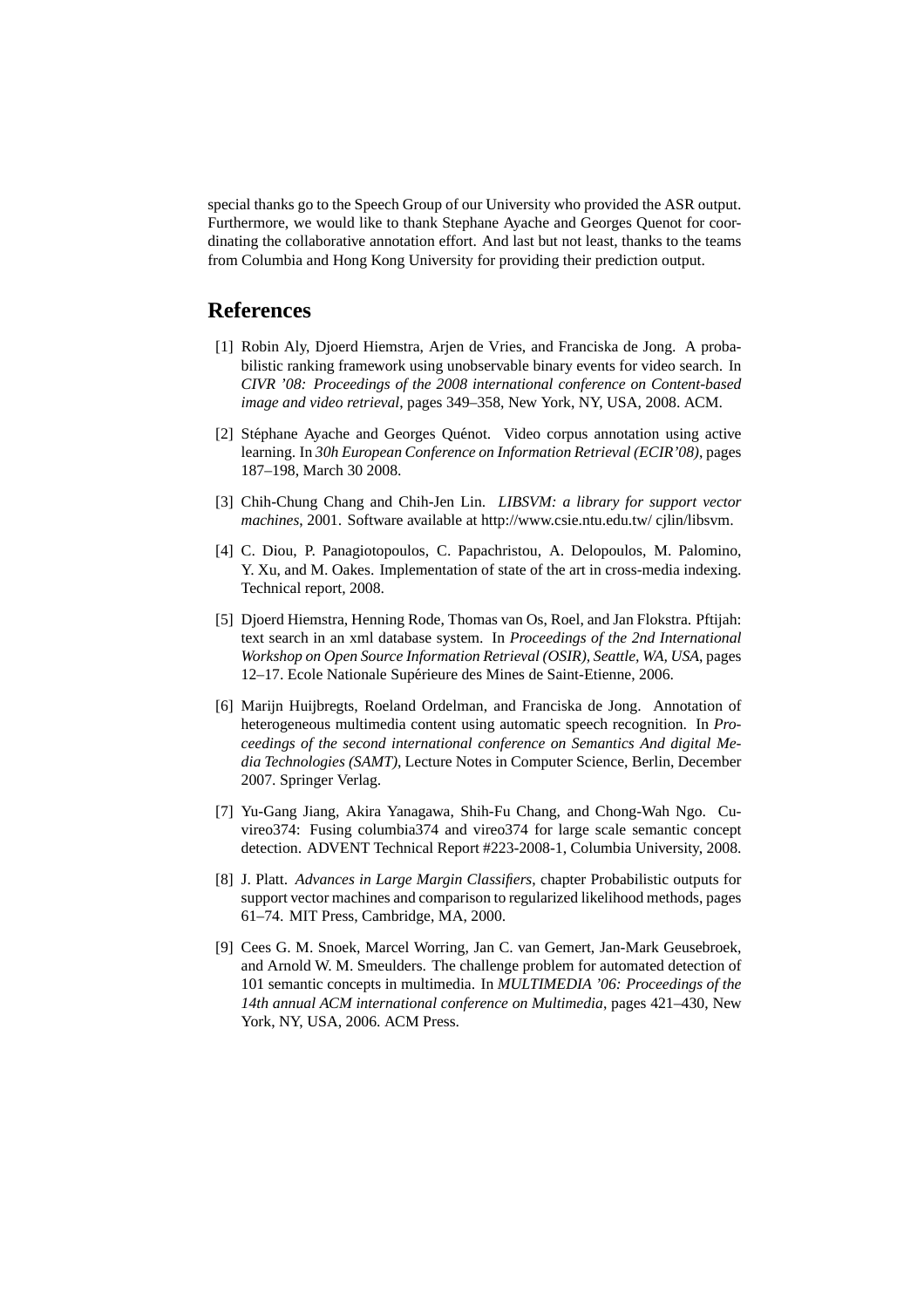| Concept               | Pos. Occ. | infAP  |
|-----------------------|-----------|--------|
| airplane              | 20        | 0.0103 |
| animal                | 531       | 0.0488 |
| boat_ship             | 198       | 0.0359 |
| car                   | 481       | 0.0660 |
| charts                | 63        | 0.0758 |
| computer_tv-screen    | 293       | 0.0205 |
| desert                | 24        | 0.0036 |
| explosion_fire        | 47        | 0.0045 |
| flag-us               | 10        | 0.0004 |
| maps                  | 100       | 0.0502 |
| meeting               | 272       | 0.0484 |
| military              | 299       | 0.0048 |
| mountain              | 94        | 0.0309 |
| office                | 1231      | 0.0299 |
| people-marching       | 174       | 0.0154 |
| police_security       | 165       | 0.0056 |
| sports                | 323       | 0.0080 |
| truck                 | 118       | 0.0238 |
| waterscape_waterfront | 719       | 0.0809 |
| weather               | 102       | 0.0142 |
| <b>MAP</b>            |           | 0.0289 |

- [10] Karen Sparck-Jones, Steve Walker, and Stephen E. Robertson. A probabilistic model of information retrieval: development and comparative experiments - part 2. *Information Processing and Management*, 36(6):809–840, 2000.
- [11] Jan C. van Gemert, Jan-Mark Geusebroek, Cor J. Veenman, Cees G. M. Snoek, and Arnold W. M. Smeulders. Robust scene categorization by learning image statistics in context. In *CVPRW '06: Proceedings of the 2006 Conference on Computer Vision and Pattern Recognition Workshop*, page 105, Washington, DC, USA, 2006. IEEE Computer Society.
- [12] Wujie Zheng, Jianmin Li, Zhangzhang Si, Fuzong Lin, and Bo Zhang. Using high-level semantic features in video retrieval. In *Image and Video Retrieval*, volume Volume 4071/2006, pages 370–379. Springer Berlin / Heidelberg, 2006.

# **6 Appendix**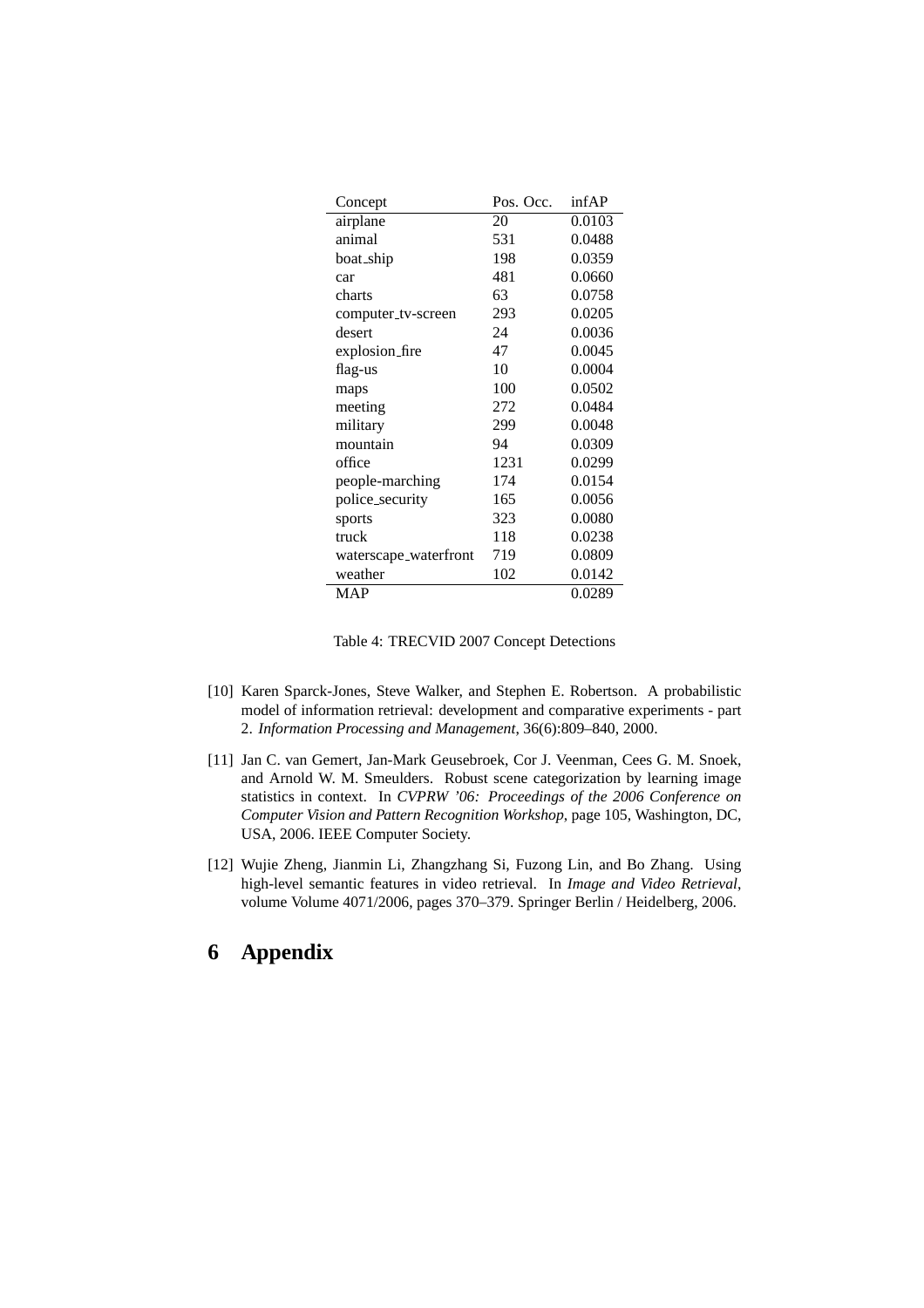| Concept             | Pos. Ex.       | <b>MAPLL</b> | <b>MAP MM</b> | Concept           | Pos Ex. | MAP LL | <b>MAP MM</b> |
|---------------------|----------------|--------------|---------------|-------------------|---------|--------|---------------|
| baseball            | $\overline{4}$ | 0.0139       | 0.0032        | boat              | 249     | 0.0608 | 0.0956        |
| hu_jintao           | 8              | 0.0204       | 0.0304        | desert            | 250     | 0.0782 | 0.1029        |
| sharon              | 13             | 0.0028       | 0.0497        | natural_disaster  | 250     | 0.0318 | 0.0549        |
| hassan_nasrallah    | 14             | 0.0016       | 0.0057        | splitscreen       | 268     | 0.6370 | 0.6302        |
| powell              | 14             | 0.0195       | 0.0102        | cloud             | 270     | 0.1352 | 0.1174        |
| clinton             | 15             | 0.0790       | 0.0037        | grass             | 279     | 0.0963 | 0.0639        |
| motorbike           | 16             | 0.0029       | 0.0061        | flag_usa          | 285     | 0.1284 | 0.2273        |
| tony_blair          | 20             | 0.0029       | 0.0051        | police_security   | 286     | 0.0115 | 0.0116        |
| waterfall           | 21             | 0.0082       | 0.3814        | aircraft          | 306     | 0.0515 | 0.0725        |
| beach               | 24             | 0.0218       | 0.0276        | weather           | 307     | 0.4212 | 0.4049        |
| swimmingpool        | 25             | 0.0010       | 0.0034        | animal            | 309     | 0.1164 | 0.2094        |
| candle              | 26             | 0.0093       | 0.0103        | smoke             | 349     | 0.2710 | 0.2500        |
| tank                | 26             | 0.0176       | 0.0084        | maps              | 358     | 0.4716 | 0.4762        |
| racing              | 27             | 0.0196       | 0.0289        | truck             | 361     | 0.0351 | 0.0376        |
| river               | 31             | 0.1114       | 0.3098        | flag              | 390     | 0.0839 | 0.1892        |
| dog                 | 44             | 0.0669       | 0.2250        | screen            | 475     | 0.0879 | 0.1005        |
| nightfire           | 44             | 0.3523       | 0.5256        | office            | 485     | 0.1057 | 0.0774        |
| bird                | 56             | 0.6905       | 0.7236        | mountain          | 508     | 0.1605 | 0.1405        |
| cycling             | 57             | 0.0013       | 0.0422        | soccer            | 517     | 0.5444 | 0.5030        |
| football            | 61             | 0.0856       | 0.0477        | waterbody         | 716     | 0.1383 | 0.1495        |
| bicycle             | 63             | 0.0015       | 0.0061        | corporate_leader  | 797     | 0.0170 | 0.0162        |
| court               | 63             | 0.0841       | 0.0928        | graphics          | 897     | 0.4261 | 0.3647        |
| golf                | 78             | 0.2884       | 0.0908        | monologue         | 962     | 0.1034 | 0.0942        |
| duo_anchor          | 82             | 0.5110       | 0.6335        | sports            | 1166    | 0.3000 | 0.3038        |
| allawi              | 83             | 0.0003       | 0.0004        | vegetation        | 1198    | 0.2223 | 0.1829        |
| fish                | 83             | 0.4664       | 0.4890        | military          | 1283    | 0.2182 | 0.2174        |
| religious_leader    | 84             | 0.0360       | 0.0432        | female            | 1359    | 0.0574 | 0.0856        |
| government_building | 85             | 0.0941       | 0.0106        | meeting           | 1405    | 0.2429 | 0.2570        |
| house               | 90             | 0.0224       | 0.0229        | anchor            | 1578    | 0.6958 | 0.6309        |
| kerry               | 91             | 0.0003       | 0.0004        | male              | 1770    | 0.0917 | 0.0857        |
| lahoud              | 93             | 0.2034       | 0.2886        | building          | 2126    | 0.2551 | 0.3159        |
| newspaper           | 97             | 0.5865       | 0.3753        | vehicle           | 2360    | 0.2388 | 0.2212        |
| prisoner            | 103            | 0.0065       | 0.0473        | road              | 2404    | 0.2173 | 0.1947        |
| tennis              | 105            | 0.3656       | 0.4483        | violence          | 2500    | 0.3349 | 0.3168        |
| fireweapon          | 108            | 0.0758       | 0.1215        | government_leader | 2899    | 0.1999 | 0.2130        |
| snow                | 126            | 0.0574       | 0.0852        | sky               | 3339    | 0.4741 | 0.4784        |
| food                | 156            | 0.1933       | 0.2869        | crowd             | 3559    | 0.4217 | 0.4802        |
| explosion           | 164            | 0.0498       | 0.0981        | urban             | 3651    | 0.2167 | 0.2217        |
| chair               | 185            | 0.4049       | 0.4855        | walking_running   | 4219    | 0.3615 | 0.3527        |
| arrafat             | 193            | 0.0185       | 0.0257        | studio            | 4234    | 0.6751 | 0.6358        |
| basketball          | 217            | 0.2761       | 0.3817        | indoor            | 6073    | 0.6084 | 0.5928        |
| table               | 231            | 0.0594       | 0.0727        | entertainment     | 6088    | 0.1854 | 0.1657        |
| tower               | 231            | 0.0434       | 0.0570        | outdoor           | 10130   | 0.7359 | 0.6879        |
| charts              | 234            | 0.2440       | 0.3273        | overlayed_text    | 11261   | 0.5903 | 0.6691        |
| tree                | 241            | 0.1102       | 0.1243        | face              | 19883   | 0.8909 | 0.8949        |
|                     |                |              |               |                   |         |        |               |

Table 5: TV 2005 Concept Detectors / LL=Low-Lands Team - us / MM=MediaMill Visual Only